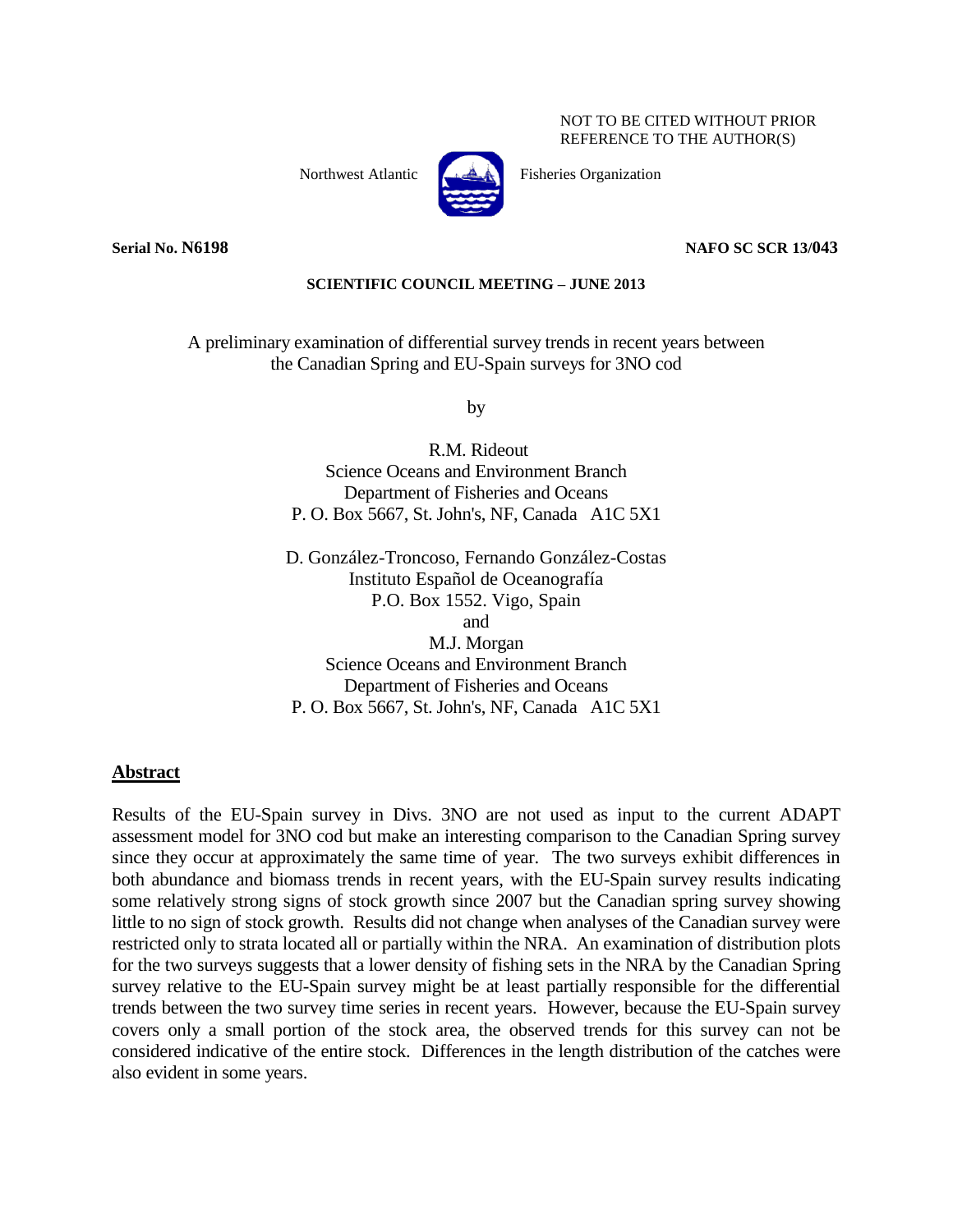### **Introduction**

There are three surveys of the cod stock in NAFO Divisions 3NO: The Canadian Spring survey (1973-2012), Canadian Autumn survey (1990-2012), and the EU-Spain survey (1995-2012). The Canadian surveys cover the entire stock area and are used in the analytical assessment model (Power et al. 2010). The EU-Spain survey covers only the NAFO Regulatory Area portion of the stock. Results of the EU-Spain survey are therefore typically presented as part of the evaluation of stock status but are not used as input data for the VPA. Nevertheless any differences in trends between the Canadian Spring and EU-Spain surveys are interesting and worth exploring since these surveys occur at approximately the same time of year (Table 1).

Results of the currently used ADAPT assessment model suggest that the cod stock in NAFO Divisions 3NO has been at very low levels since the mid-1990s and has shown very little sign of recovery (Power et al. 2010). In contrast, the EU-Spain survey results for the NRA indicate some degree of recovery in this region in recent years (González-Troncoso et al. 2012). Here we set out to investigate if this trend is supported by the portion of the Canadian survey that takes place in the NRA and if not, to explore potential reasons for observed differences.

# **Methods**

Trends are compared between the Canadian Spring and EU Spain surveys. First we examined the data as they are presented in the assessment (i.e. the Canadian Spring survey results for the entire stock area vs. the EU-Spain survey results for only the NRA). Next we restricted the Canadian survey to only those fishing sets in strata located partially or entirely in the NRA and recalculated the mean values per tow to compare to the EU-Spain survey of approximately the same area. The strata included for the Canadian survey were 353-360, 374-382, 721-728, 752-767 (Fig. 1). It is important to recognize that the absolute values in the two time series are not directly comparable (different fishing vessels, tow durations, etc.) and that we are only comparing trends.

Next we examined yearly distribution plots for 2007-2012 for the two surveys to look for any aspects of survey coverage that could contribute to differences in recent survey trends. The Canadian survey uses a 15 minute tow duration, while the EU-Spain survey uses a 30 minute tow duration. For plotting purposes, the EU-Spain data were divided in half to approximate the results of a 15 minute tow. Note that these plots are not used to make direct comparisons of catch levels between surveys but rather to look at the locations of the relative largest catches for each survey and to compare these locations.

In relation to the survey trends and distribution plots we examined the mean numbers per tow at length taken in the two surveys of the NRA. Data were standardized by dividing the mean number per tow at length by the overall mean number per tow for each year and each survey.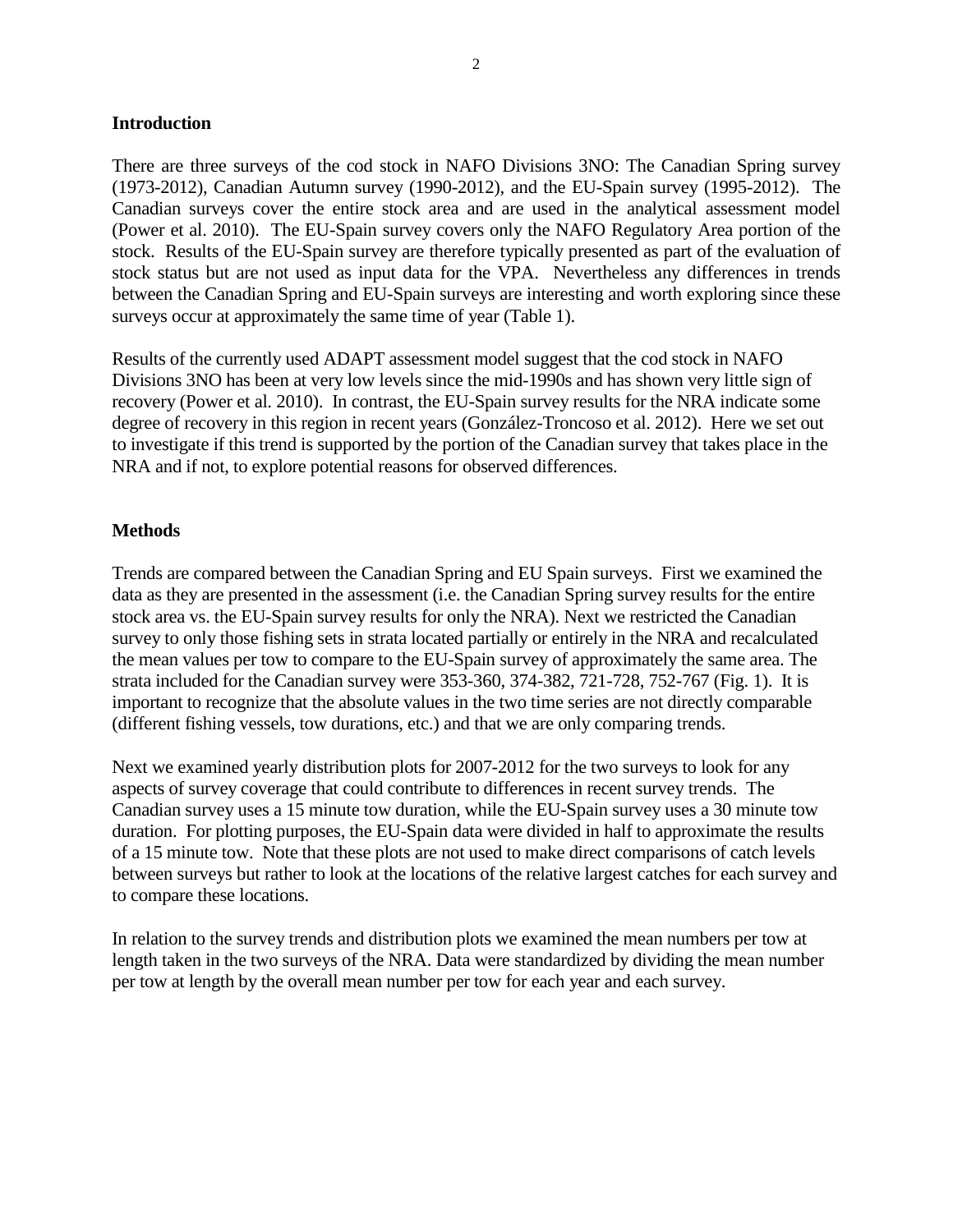### **Results & Conclusions**

There are no major differences in the Canadian Spring and EU-Spain time series over the period 1997-2007 (Fig. 2). However, there is a period of divergence over the years 2007-2011, with the Canadian Spring survey demonstrating little trend and the EU-Spain survey demonstrating a clear increase in MWPT from 2007 to 2011. The same divergent patterns were observed for MNPT, except for a spike in 2009 in the Canadian Spring survey.

Mean weight and number of fish per tow was recalculated for the Canadian Spring survey by including only strata that were all or partially within the NRA to determine if differential survey trends were simply due to the different portion of the stock area covered by the two surveys (i.e. do both surveys indicate stock growth in the NRA with the overall Canadian survey numbers affected by lack of growth in the remainder of the stock). Results suggest, however, that this was not the case as the differences in trends did not disappear when analyses were restricted to the NRA (Fig. 3). There was an apparent year effect in the Canadian survey in 2009 with a very sharp spike that disappeared again in the subsequent year. This spike would appear to be primarily related to three large sets (one set of 800 kg and another of nearly 2200 kg in strata 727, and one set of 2400 kg in strata 358) in 2009 (Fig. 4).

An examination of the distribution plots for the two surveys demonstrates an obvious difference in the extent of coverage in the NRA, with the EU-Spain survey having a much higher density of sets (Fig. 4). There appears to be some general correspondence between the two surveys in relation to where large sets occurred. However, it is possible that the lower number of sets in the NRA for the Canadian survey could result in areas of higher fish density not being sampled. For example, this would appear to be the case in 2011 when the EU-Spain survey had a cluster of relatively large sets on the southernmost part of the bank in an area that was very poorly covered by the Canadian survey. The EU-Spain survey results for 2011 were the highest in that time series, while indices based on the 2011 Canadian spring survey were low and not different than other recent years. Such results would appear to reinforce the idea that reduced coverage of the Canadian Spring survey in the NRA relative to the EU-Spain survey might be responsible for the differential trends between the two survey time series in recent years. It is important to note, however, that the EU-Spain survey covers only this small portion of the total stock area and that the results of this survey are therefore not indicative of overall stock status.

There are some interesting differences in the length composition of the EU-Spain survey versus the portion of the Canadian Spring survey in the NRA (Fig. 5). The two surveys show strong agreement in length distributions for 2007-2009. The mode that appears at 15 cm in the length distribution in 2007 would correspond to the 2006 cohort (i.e. 1 year old fish). Both surveys track this cohort up to 2012, although the signal is very week for the Canadian survey in 2011. In 2010, the Canadian survey picks up a second cohort of fish at 25-30 cm that is not reflected in the EU-Spain survey. Differences are even more pronounced in 2011, when the Canadian survey tracked this new cohort of fish as the major mode at about 30 cm, whereas the EU-Spain survey did not observe these smaller fish and instead continued to track the 2006 cohort at 45-50 cm. Differences between the two surveys diminished again in 2012.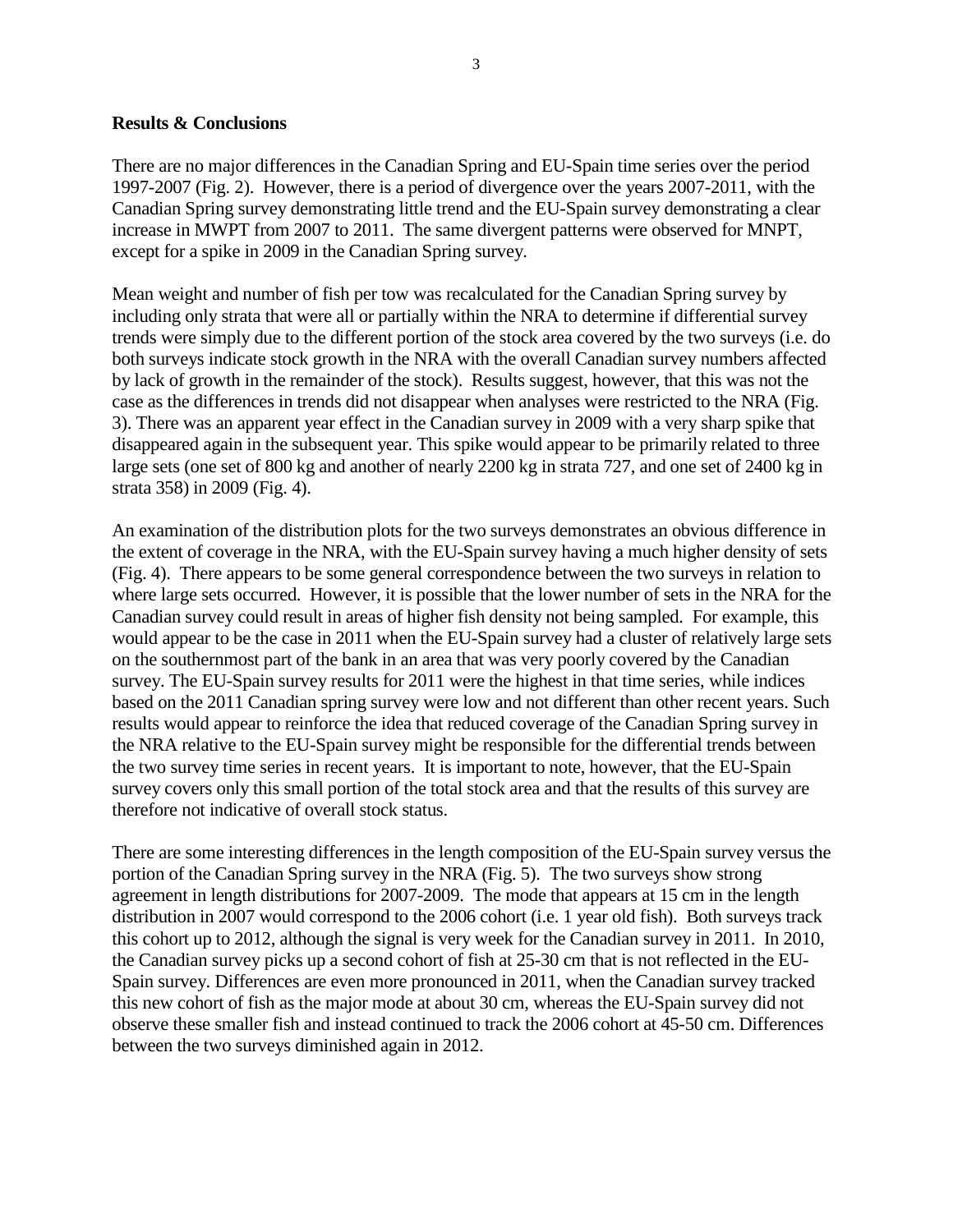## **References**

González-Troncoso, D., E. Román and X. Paz. 2012. Results for Greenland halibut, American plaice and Atlantic cod of the Spanish survey in NAFO Div. 3NO for the period 1997-2011. NAFO SCR Doc. 12/12. Ser. No. N6036.

Power, D., J. Morgan, E.F. Murphy, J. Brattey and B. Healey. 2010. An assessment of the cod stock in NAFO Divisions 3NO. NAFO SCR Doc. 10/42. Ser. No. N5801.

| Year | <b>EU-Spain Survey</b> |               | <b>Canadian Spring Survey</b> |               |
|------|------------------------|---------------|-------------------------------|---------------|
|      | Start                  | End           | <b>Start</b>                  | End           |
| 2002 | Apr-29                 | <b>May-19</b> | Apr-27                        | May-29        |
| 2003 | $May-11$               | $Jun-02$      | May-08                        | <b>Jun-04</b> |
| 2004 | $Jun-06$               | $J$ un-24     | May-12                        | $Jun-08$      |
| 2005 | $Jun-10$               | $Jun-29$      | May-09                        | <b>Jun-19</b> |
| 2006 | $Jun-07$               | $Jun-27$      |                               |               |
| 2007 | $May-29$               | $Jun-19$      | $May-03$                      | $Jun-29$      |
| 2008 | $May-27$               | $Jun-16$      | $May-23$                      | $Jun-22$      |
| 2009 | $May-31$               | $Jun-18$      | $May-13$                      | $Jun-11$      |
| 2010 | $May-30$               | $Jun-18$      | May-08                        | <b>Jun-06</b> |
| 2011 | $Jun-05$               | $Jun-24$      | May-08                        | May-30        |
| 2012 | $Jun-03$               | <b>Jun-21</b> | Apr-27                        | $Jun-03$      |

Table 1. Comparison of the timing of the EU-Spain Survey and the Canadian Spring Survey.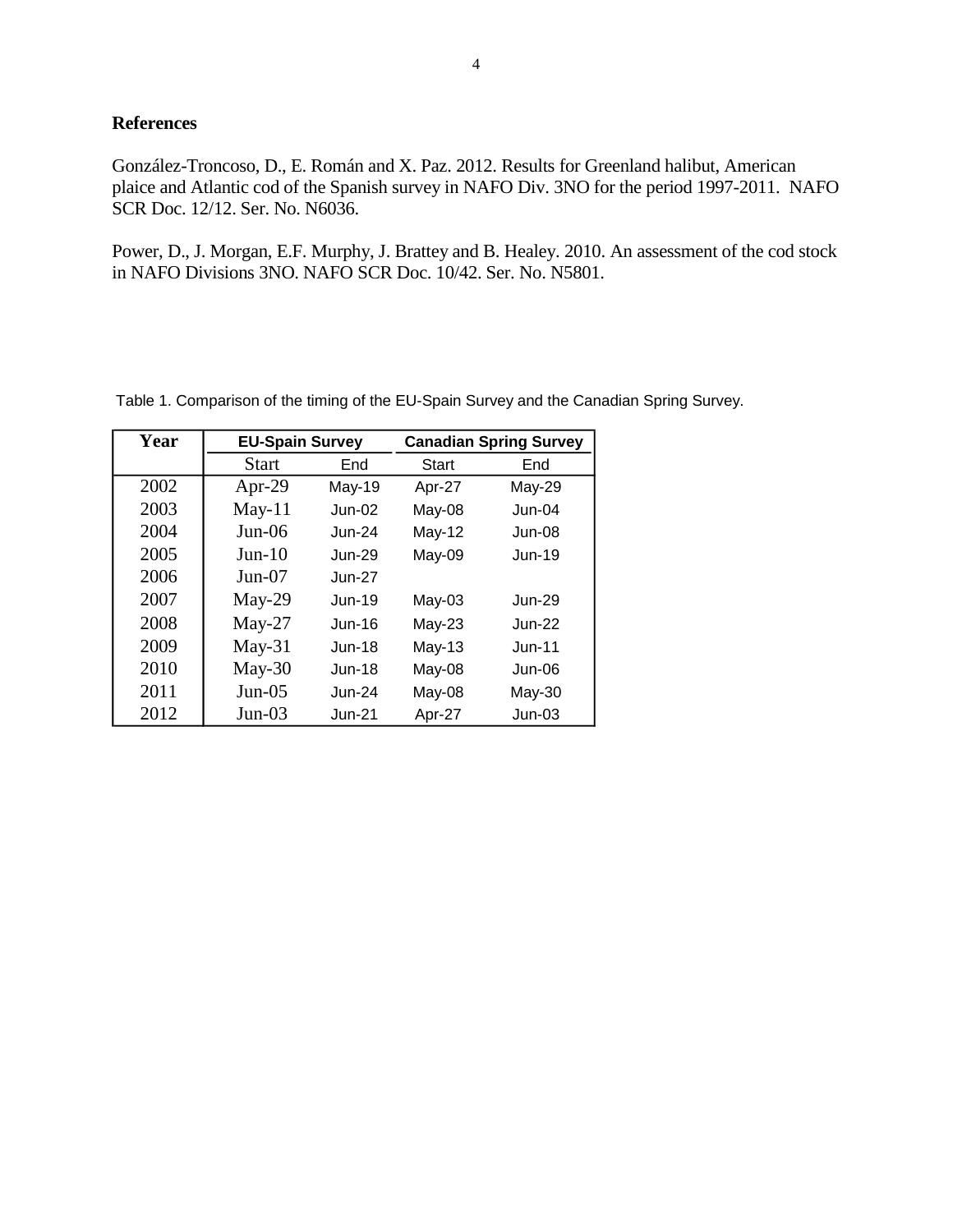

Figure 1. Stratification scheme used for the Canadian spring survey. Shaded strata are those that were used to compare the Canadian spring survey results for the NRA portion of the stock to the EU-Spain survey results.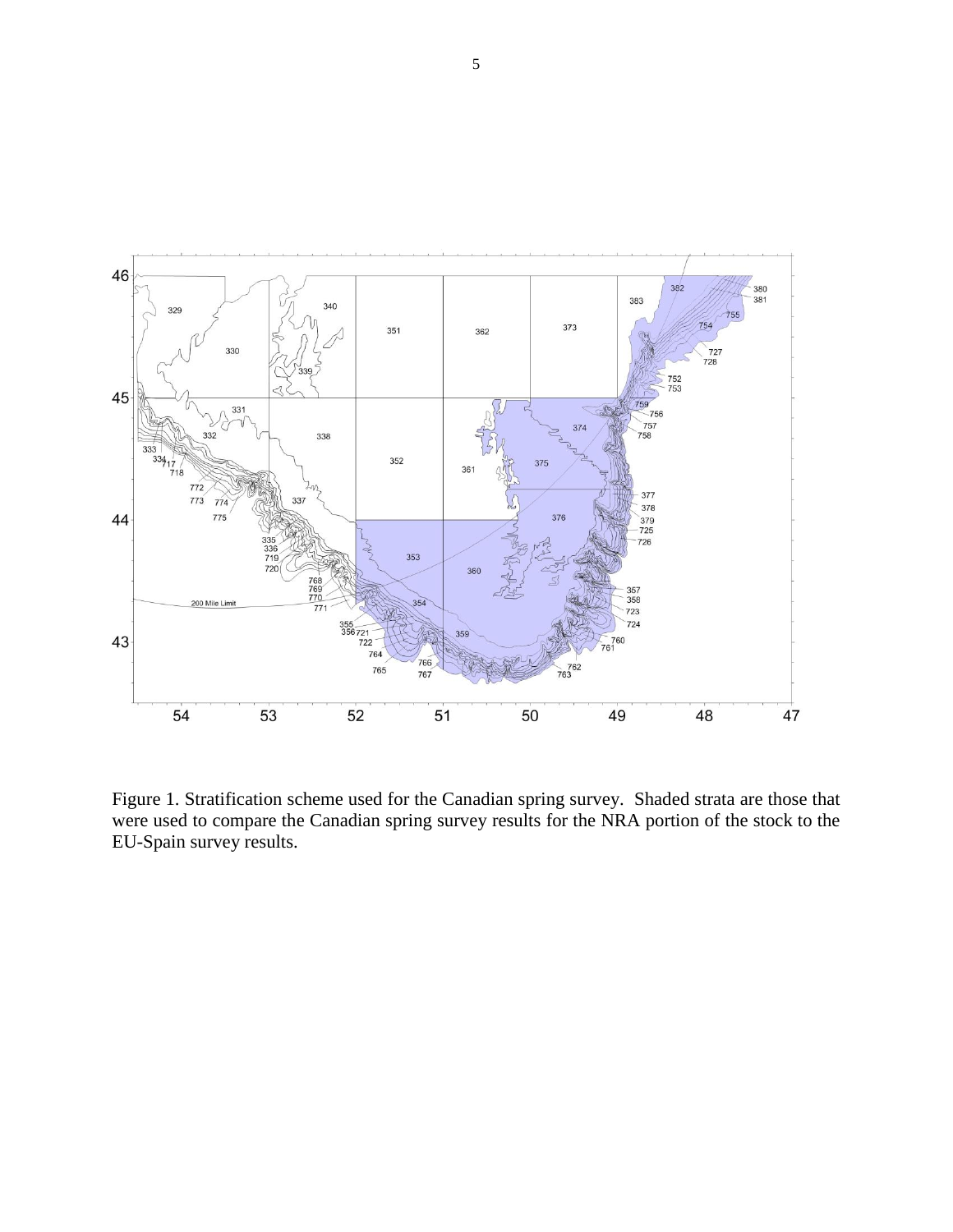

Figure 2. Comparison of Survey trend indices for the Canadian Spain and EU-Spain surveys for Atlantic cod in NAFO Divisions 3NO. Plots are intended for comparison of trends and not absolute values. Note that the EU-Spain survey covers only the portion of the stock in the NRA, whereas the Canadian Spring survey covers the entire stock area.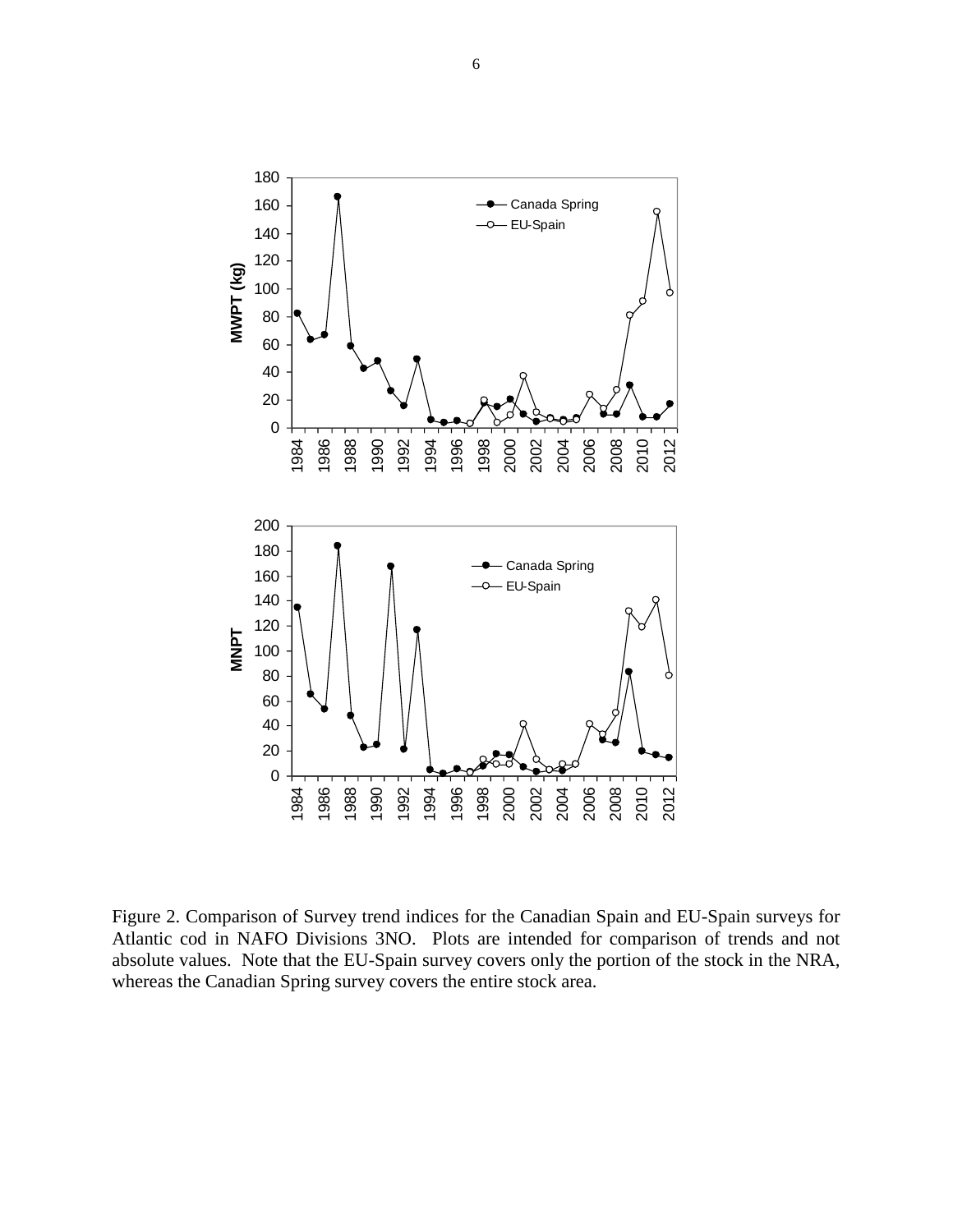

Figure 3. Comparison of Survey trends for NAFO Divisions 3NO cod for the EU-Spain survey and the Canadian Spring survey limited to strata that are (at least partially) in the NAFO Regulatory Area.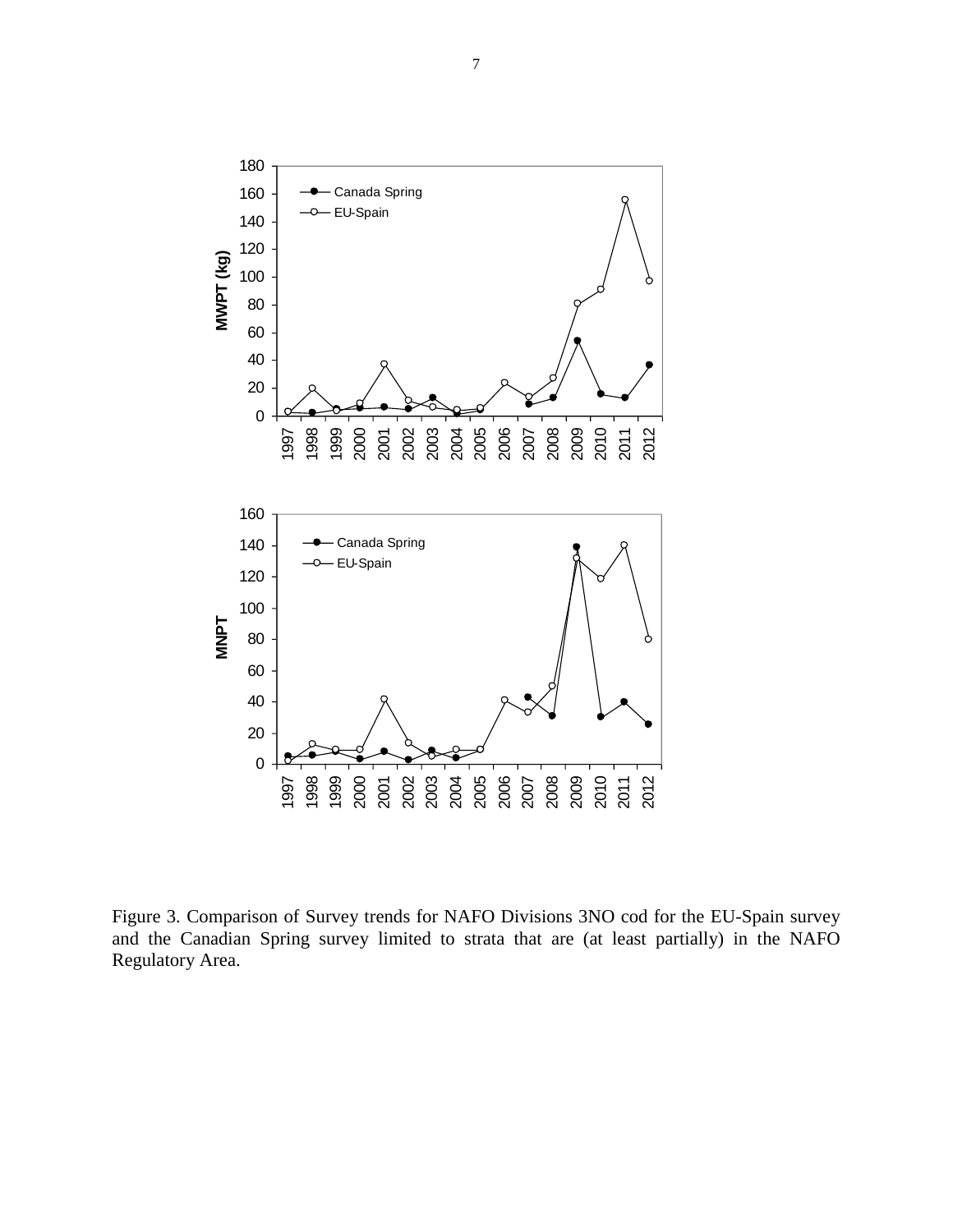

Figure 4. Year by year distribution plot comparisons (kg/15 min tow) for the Canadian Spring and EU-Spain surveys since 2007. Note that the EU-Spain survey conducts 30 minute tows and therefore catch totals were divided in half to approximate a 15 minute tow.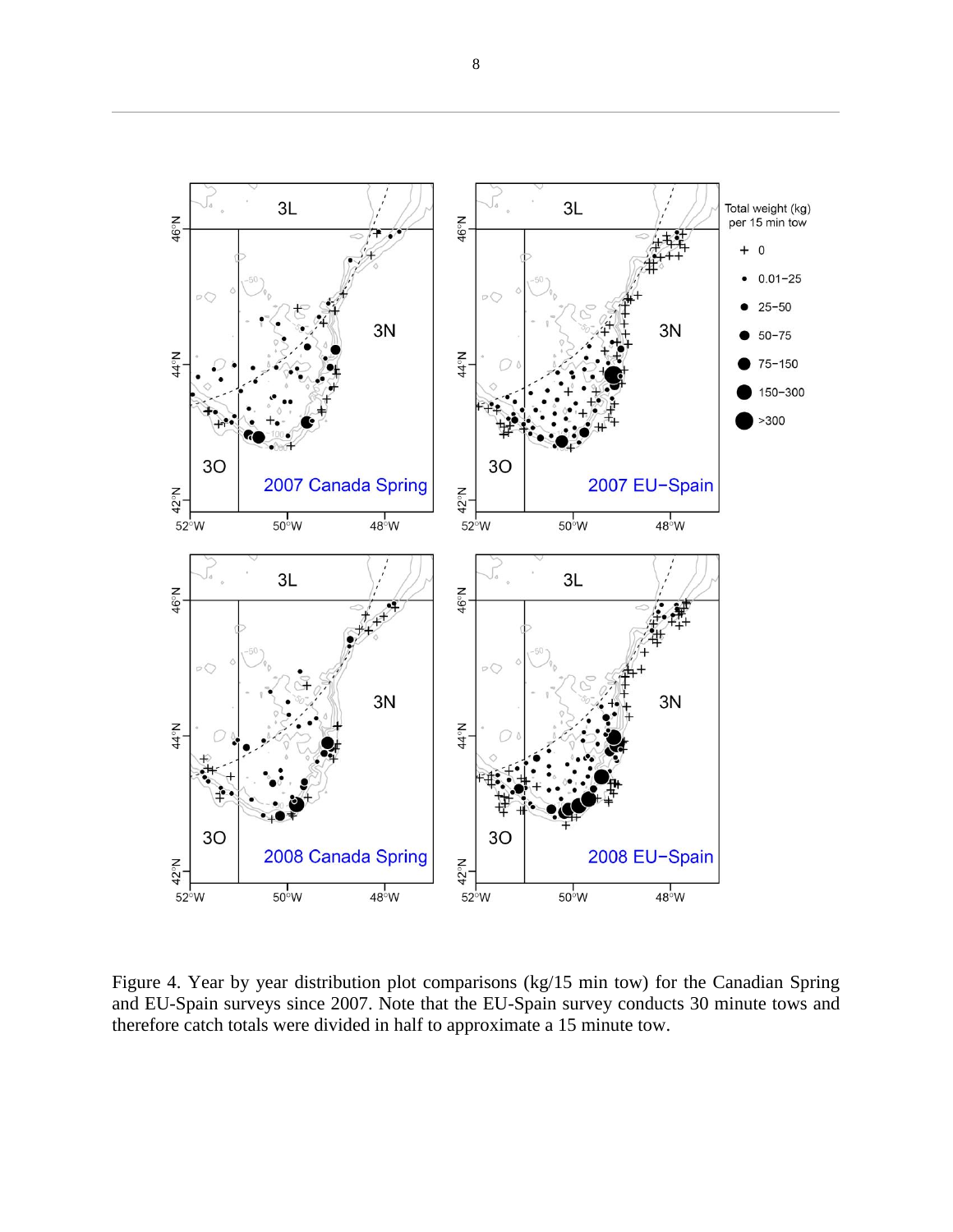

Figure 4. Continued...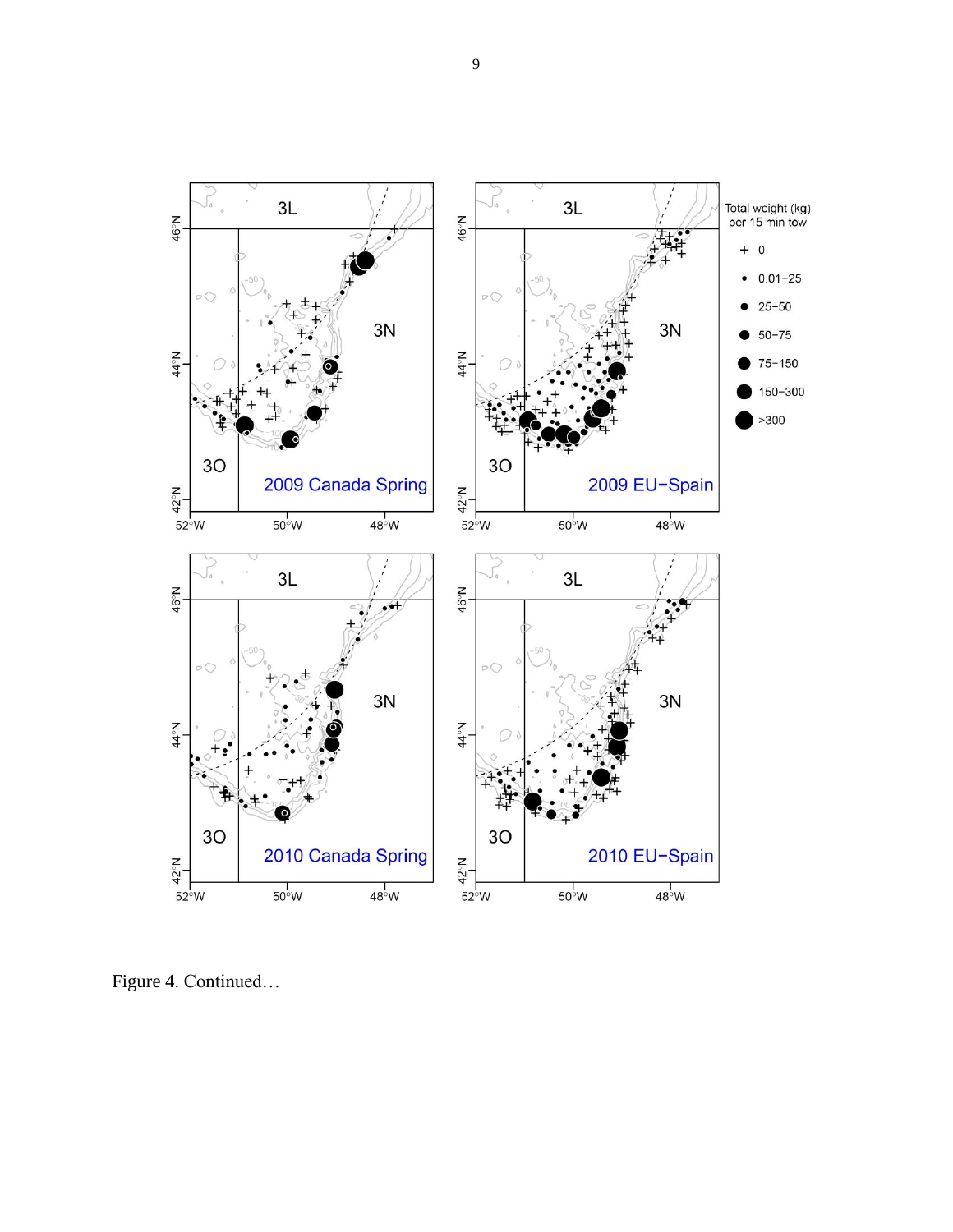

Figure 4. Continued...